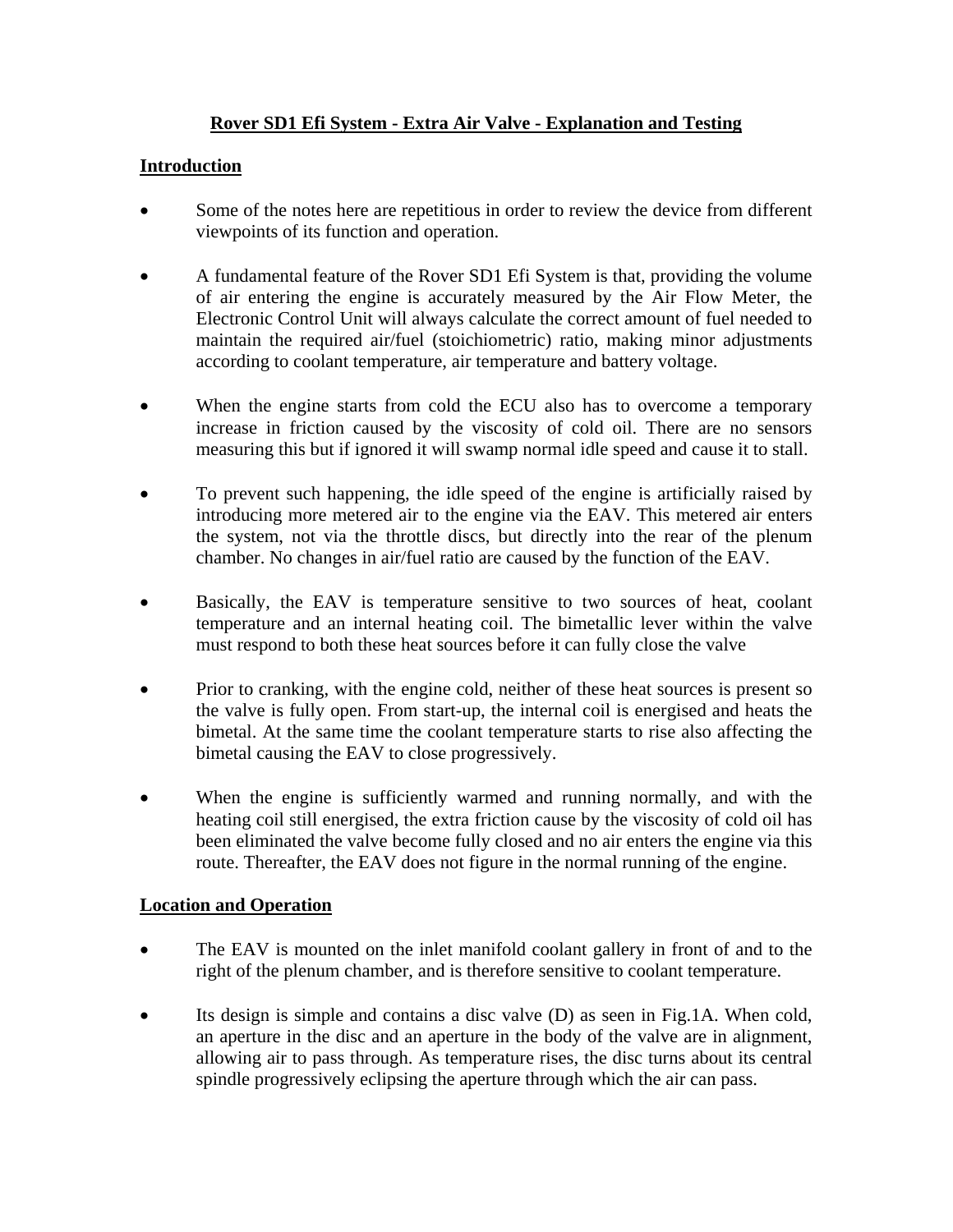

• The disc is turned by a bi-metal (B), which responds to both ambient (coolant) temperature and to the heating wire (H) coiled around it. The coil is connected to the fuel pump electrical circuit and therefore heats the bi-metal (Fig.1B) which begins to close the valve as soon as the engine cranks and runs. Once the engine is running, the combined effect of the heater coil and engine temperature closes the EAV fully between 60 - 70°C.

#### **Electrical Operation**

- The EAV contains a heating coil (Fig.2) which, when heated, causes a bi-metal to partially close off the air valve progressively.
- The heating coil is connected between terminal 87 of the fuel pump relay and pin 34 of the ECU where the circuit is grounded. Therefore when the fuel pump is operating, current is also passing through the heating coil and once the



Fig.2 Circuit diagram

valve has closed after warm-up due to the combined effect of the heating coil and the coolant temperature being above  $60 - 70^{\circ}$ C the heat from the coil will continue to ensure that it does not open again until or unless the engine cools.

### **Testing the EAV for Air Leaks**

- If the EAV or its connecting pipes lose their integrity, rogue air can be sucked into the plenum chamber and significantly upset the fuel/air mixture which, being un-metered, of course, cannot be corrected by the ECU. With the engine at normal operating temperature the following tests will confirm if there is a problem.
- Remove the rubber hose connecting the air rail to the metal pipe adjacent to the throttle area and seal the metal pipe with a patch of sticky tape (badge tape). Remove the "U" shaped rubber hose that connects the EAV to the plenum chamber and seal the open end of the pipe into the plenum likewise. The EAV and its connecting pipes are now completely removed from the system.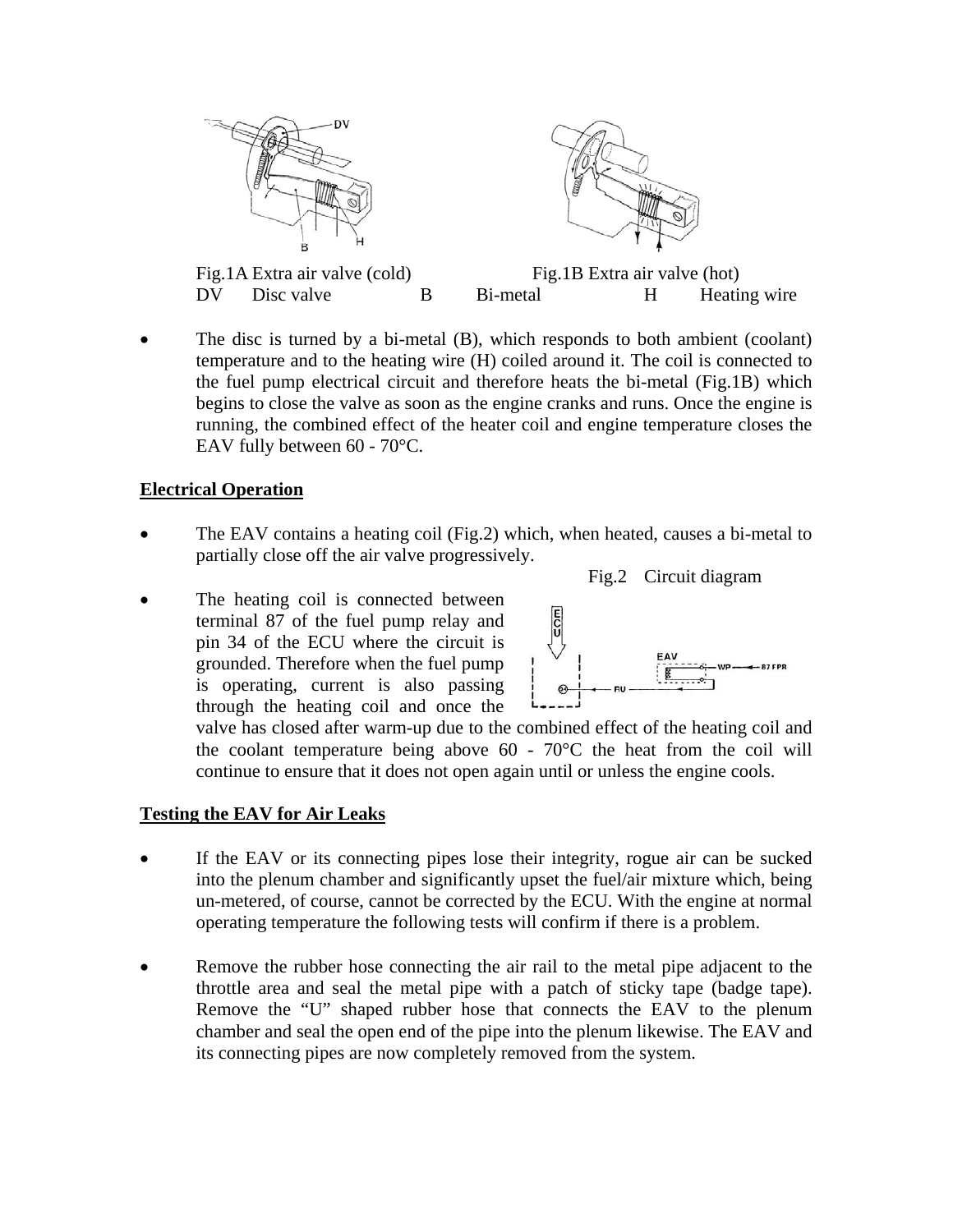- Restart the engine and using the engine idle speed adjust screw, set the idle speed to about 850 rpm using an accurate tachometer (calibrated accordingly) connected to any injector or the negative side of the coil. Allow the idle speed to settle and note the exact reading. Stop the engine, remove the sticky patch from the plenum chamber and refit the "U" shaped hose connecting the EAV to the plenum.
- Restart the engine, allow the idle speed to settle and check for a change in engine speed. Assuming the "U" shaped hose is sound and because the inlet hose is open at the throttle end, any change indicates that air is leaking through the EAV mechanism into the plenum chamber and therefore a fault exists in the EAV itself.
- A small change (of say 20 rpm) would not be considered a problem as there is likely to be a trace of air bypassing the disc inside the EAV but if the idle speed varies significantly (say up to 200 rpm), this is a strong indication that the bimetal heating coil is not functioning correctly leaving the valve partially open.
- It is also possible for the valve disc to be damaged or distorted such that the aperture in the EAV will not close off. Such damage would not occur naturally, probably being caused by injudicious poking with a metal object inside the valve. Any fault at this stage should be corrected before proceeding. Stop the engine, remove the other sticky patch, reconnect the hose adjacent to the throttle and repeat the process by restarting the engine, allow the idle speed to settle and re check the idle speed.
- Changes in idle speed at this stage indicate a problem with the rubber hose connecting to the air rail or the air rail itself or another component connected to the air rail such as the overrun valve or the air-conditioning anti-stall valve. If during the above checks no significant change in idle speed is detected then the EAV and all its connecting pipes are proved to be sound with respect to air leaks. Reset the idle speed to the desired value.

### **Testing the EAV and its Electrical Connections**

- Test Conditions
	- o ECU multiplug disconnected
	- o Ignition OFF
	- o Connect ohmmeter between terminal 87 on fuel pump relay and pin 34 on ECU multiplug.
- The resistance should be 30-40 ohms.
	- o If outside these limits, renew EAV.
- If the ohmmeter shows open circuit, check for connection faults as follows
	- o White/purple wiring (WP) and red/ blue wiring (RU) and connections



o If necessary connect a substitute extra air valve and recheck reading